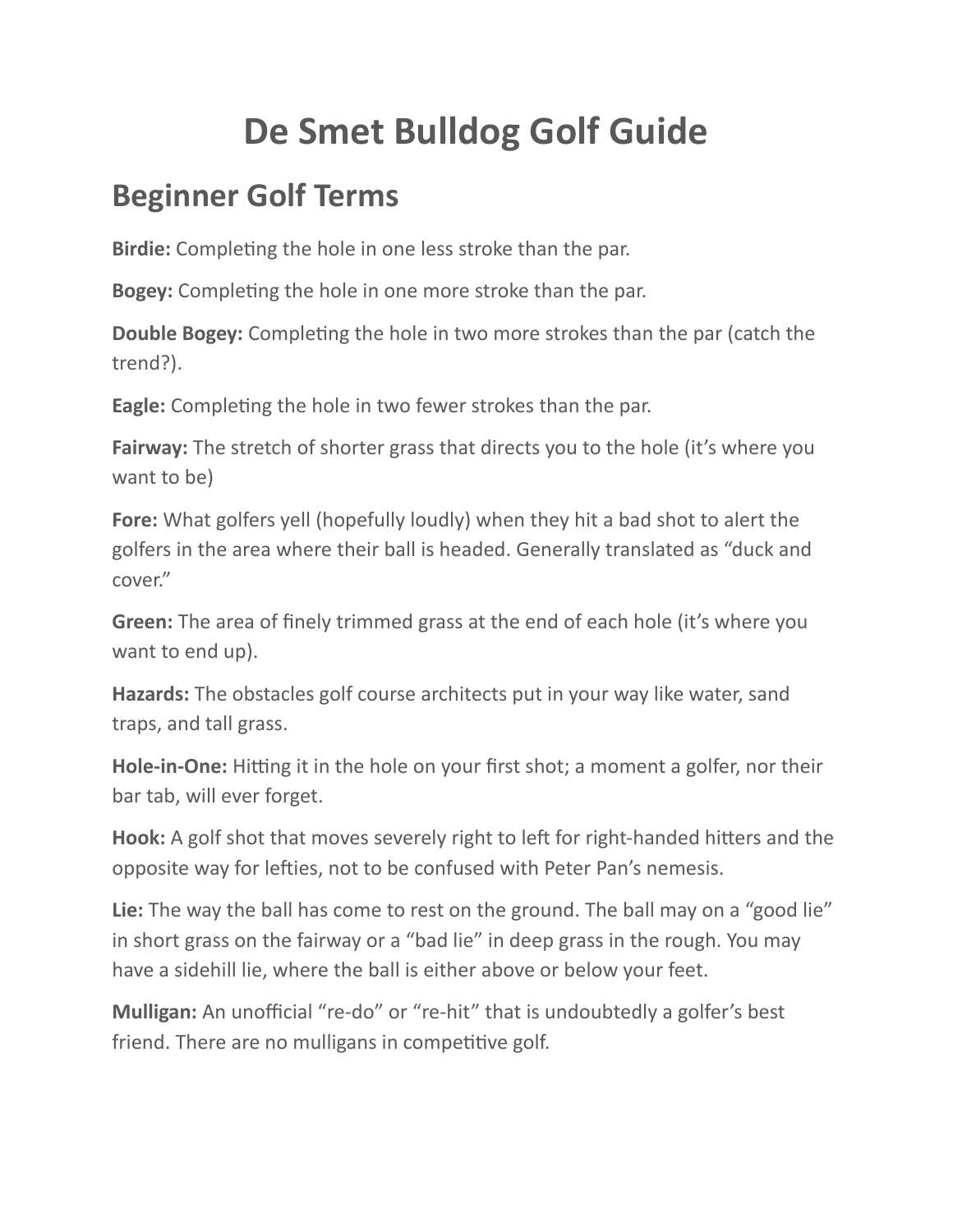**Out of Bounds:** Golf's point of no return; white stakes designate an area that is out of play for golfers.

**Par:** The number of strokes the powers that be determined a golfer should take to complete the hole.

**Pin or Flag**: The object used on the greens to give you hope

**Ranger:** The woman or man who drives around in the cart monitoring the speed of play. You do not want to be visited by the ranger, that means you are a slowpoke which will not win you fans on the golf course.

**Rough:** The areas of longer grass that line the fairway (it's where you don't want to be).

**Sand Trap:** The sand-filled pits of despair that line fairways and guard the greens. Slang for bunker.

**Slice:** A golf shot that moves severely left to right for right-handed hitters and the opposite way for left, which also happens to be the most common shot shape in golf.

**Starter:** The woman or man stationed at the first tee who makes sure you tee off on time.

**Stroke:** What you have when you miss a short putt; just kidding, refers to the act of making a swing.

**Tee Box:** The designated area that marks the beginning of each hole (It's where you tee off from).

**The Beach:** Another name for the bunker/sand trap. Pass the sunscreen.

**Three-Putt:** When it takes you three putts to get your golf ball in the hole; also the quickest way your putter earns a trip to the time-out closet

### **Intermediate Golf Terms**

**19th hole:** Golf lingo for the clubhouse where your rounds are always enjoyable.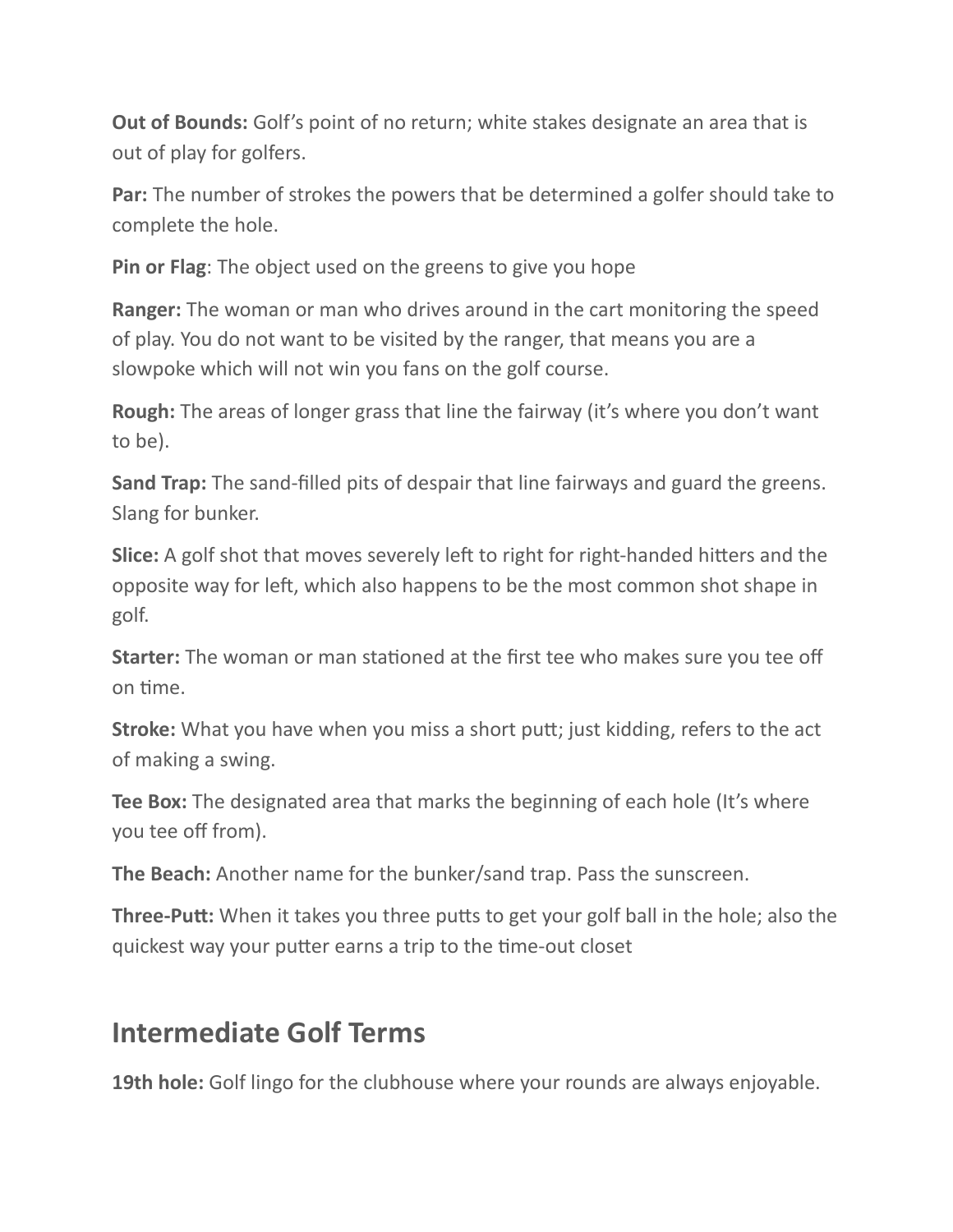**Ball Mark:** The indentation left behind after your golf ball lands on the green (best to fix these).

**Break:** The movement your golf ball will make on the green after you putt it (or what you will do to your putter after you missed).

**Bunker:** The official term for what is commonly referred to as a sand trap.

**Caddie:** The kind fellow who carries your clubs during the round.

**Dogleg:** Refers to a bend to the left or the right in fairways.

**Divot:** The piece of turf you take out of the ground after you hit a golf shot (best to replace these).

**Draw:** A gentler hook.

**Fade:** A gentler slice.

**Fat:** Taking a little too much turf when hitting a golf shot, catching it heavy as they say.

**Gimmie:** A putt so short that you wouldn't miss it, so your golf buddies give it to you. The rule of thumb for measuring gimmie is often "in the leather" which is the length of the grip of your putter.

**Handicap:** Refers to a number given to players that determines their "potential" average score in relation to par, not their day jobs.

**Line:** The imaginary path your golf ball will travel along the green on its way to the hole.

**Match Play:** A one vs. one format where golfers compete against each other on a hole-by-hole basis.

**Pull:** For right-handed hitters, it's when a shot goes immediately to the left after you hit it (opposite direction for lefties).

**Thin:** When you hit the golf ball too low on your clubface.

**Top:** When you the hit golf ball at the lowest point on the clubface, producing a rolling shot that doesn't catch much air.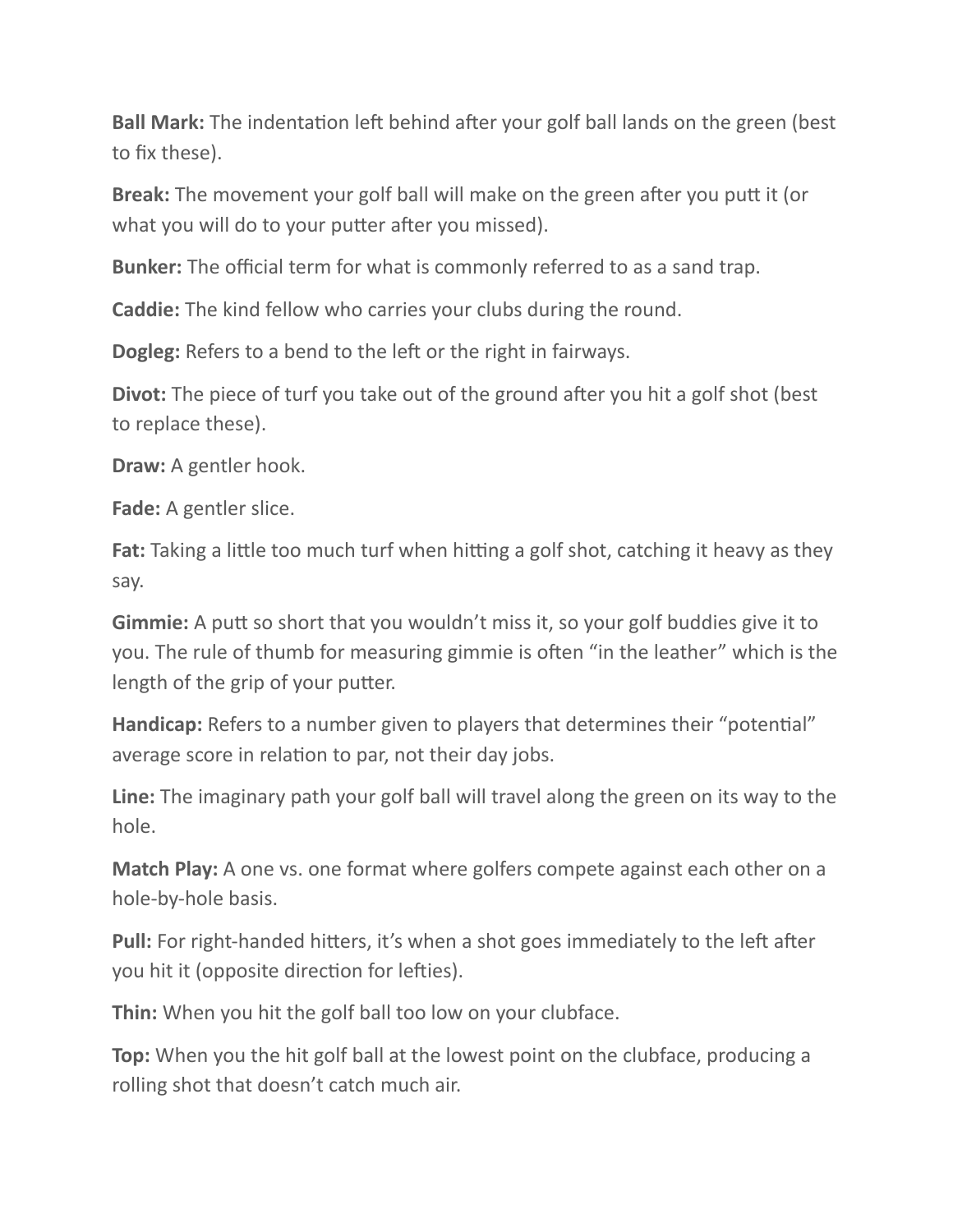**Snowman:** When you make an 8 on a hole (because the 8 looks like a snowman, get it?).

**Shank:** Feared by all golfers, this is one of the most dreaded shots in golf. Produced by hitting the ball on the hosel of the club.

**Stroke Play:** A format in golf where players count all their strokes to determine a final score (the common format of professional tournaments).

## **10 basics that help beginner golfers play better**

As a beginner, you'll need to develop your skills, understanding and abilities. These are the basics to help you do that.

### **1. Nail the basic fundamentals**

You can spot a good golfer before they even hit the golf ball. Their key fundamentals of posture, grip and stance are all good, and they usually have a very specific order which they do these things (known as a pre-shot routine) which helps them repeat these each and every time. First, put your hands onto the golf club. Next, step into the golf ball with one leg, and bow from your hips. And finally, adjust your feet so your weight is balanced, and your feet are about shoulder width apart. Put simply: Grip the club, step and bow, then adjust your feet.

### **2. Understand how the ball gets into the air**

One of the greatest challenges beginners face is getting the ball in the air consistently. The basic concept is that in order to get the ball in the air, you need to hit the ground. Get into good posture, bending from the hips, and feel like your extending both arms into the ground during your swing, like you're throwing a ball (as you see me demonstrating below). Don't be afraid to hit the ground on your practice swings to get this feeling. You'll be launching beautiful shots in no time.

### **3. Know how far your clubs go**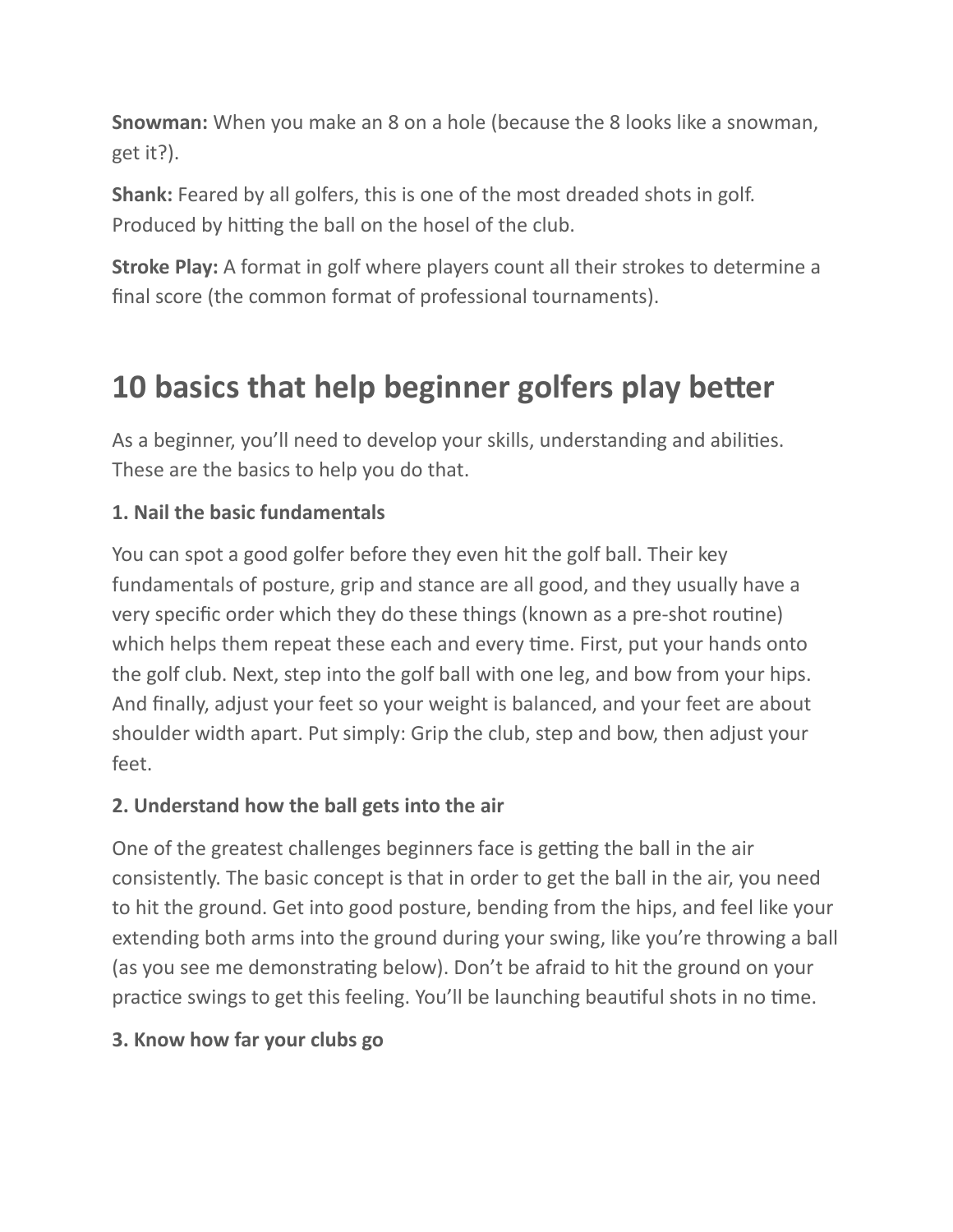Even as a beginner, one of the golf basics you need to know is how far your clubs go. You may not think you're consistent enough to know this, but you are. Write all the clubs you have on a piece of paper, and when you hit a shot reasonably well, use an app like GolfLogix, a range finder like a Bushnell, or walk off the yardage yourself and write it down. These numbers will change over time but knowing your distances will help your consistency on the course.

### **4. Have a reliable club from the fairway**

Once you tee off and your ball is on the ground in the fairway, new golfers may have a comfort level with one club over the other  $-$  you may prefer your hybrid over a fairway wood, for instance. The key is finding a club you're comfortable with, and one that goes a reasonable distance to help build confidence and help you to have fun. A great choice for a reliable fairway club might be your most lofted fairway wood, like a hybrid or mid-range iron (6, 7, 8-irons). A higher lofted club will still travel a reasonable distance and be more consistent than a lesser lofted option. Find your "go to" club and build confidence and consistency.

### **5. Be able to hit a basic golf chip**

As a beginner, you need to be able to hit a basic chip. This shot doesn't need to be perfect and as a newer golfer, I would not expect you to have perfect distance control. Your goal is to have a go-to shot when you're close to the green. For a basic golf chip: Hold the club lower on grip, with a more narrow stance, lean your weight and torso towards the target, and make a basic putting motion that brushes the grass. I would choose a pitching wedge for this shot, and practice getting comfortable with it.

### **6. Short game priority order**

Simply knowing how to manage risk by choosing the right shot can be one of those golf basics that will help you succeed as a golfer. The smaller the motion the less the chance for error, so remember my short game priority order: Putt whenever you can. Chip when you can't putt. Pitch (a longer, higher chip) only when you have to. Using this pecking order will help you keep the ball in play even when you miss.

### **7. Know how to hit a basic bunker shot**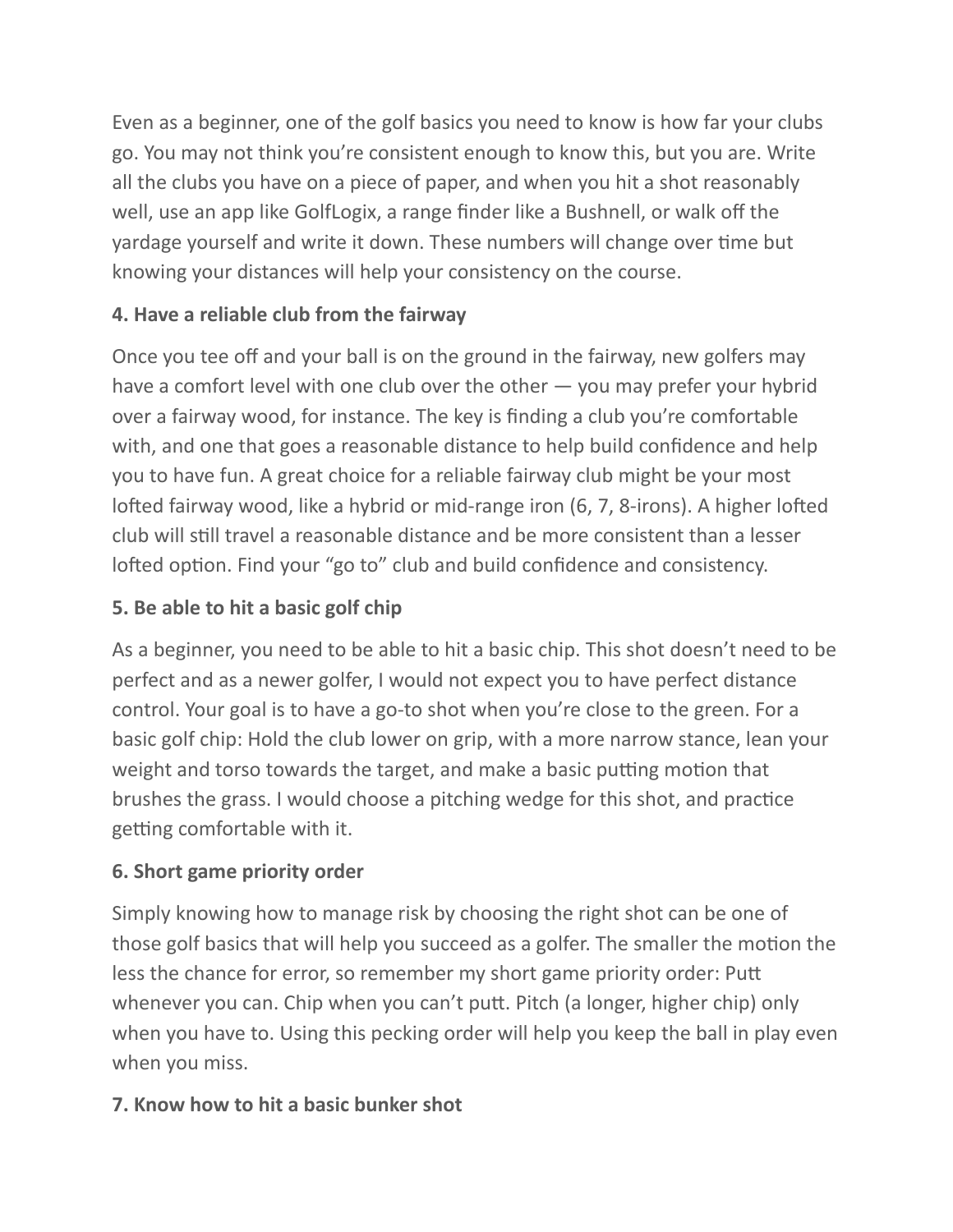Sand shots are some of the hardest for beginner golfers. And like we talked about earlier: Remember that to hit the ball up, you need to hit the ground. This means overriding any instinct you have to lifting the ball up and commit to hitting the sand instead. To help with this, dig your feet into the sand and play the ball more forward in your stance.

### **8. Know what equipment you need**

Beginner golfers need to be prepared with the necessary tools that you'll use on the course. You should plan on having six to 12 golf balls in your bag, a golf glove (if you wear one) and tees and a ball marker in your pocket and ready to go. Being ready to go when it's your turn to hit is an important part of golf. Having all these things will help you do that.

### **9. Distance control in putting**

Learning how to putt is one of those golf basics that is fun to learn yet challenging. A good, basic putting posture is to bow from your hips, have your eyes over the ball and your arms hanging below your shoulders. After that, remember that your back stroke length controls distance. In other words, smaller strokes make the putter swing slower and larger strokes help the putter swing naturally faster. And while this may be extremely basic, it can help with the concept that stroke size controls distance and get you started. You can use your feet to help you regulate stroke size, assuming your feet are about hip width. For small putts, think about your putter head going from big toe to big toe. For medium putts, think little toe to little toe. For large putts, aim for two-to-three inches outside each foot. Facing an extra long putt? Go six-to-seven inches outside each foot.

#### **10. Lean rules and etiquette**

Other than your skills, you need to know it's important to fill your divots and fix any ball marks you leave behind. It is also not a bad idea to know a few of golf's basic rules: Familiarize yourself with the official way to drop a ball, to take relief from an unplayable lie, what to do if your ball is out of bounds and what to do if you hit your ball into a hazard.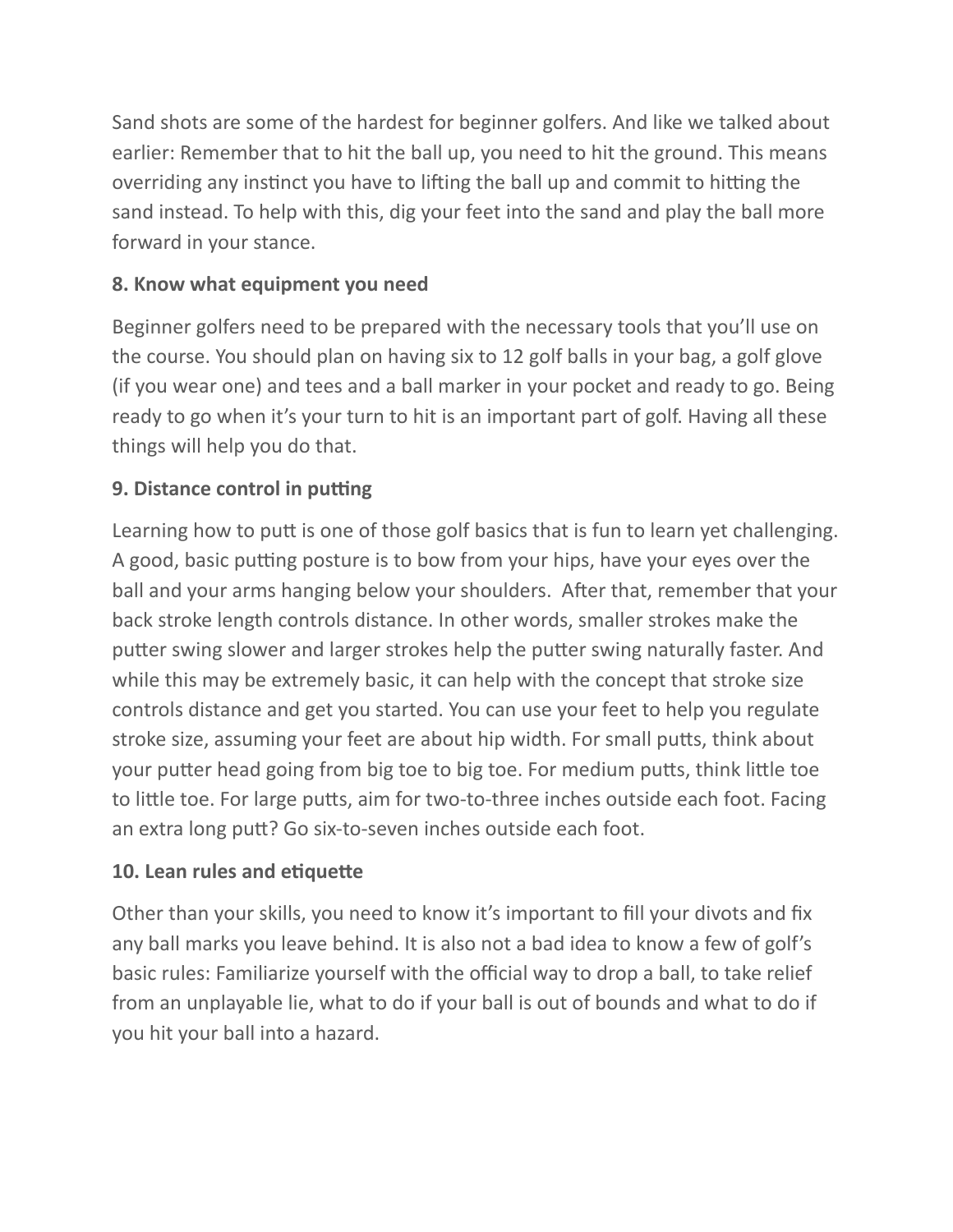## **These 7 most important golf rules will come up in nearly every round you play, know them…..**

### **1) Lost ball**

If you think you may have lost your ball, the first thing you should do is play a provisional. You can't just play another one, you have to use the word provisional when stating that you are playing one. If you don't declare it a provisional, that ball is now in play as your three off the tee even if you find your first one. If you haven't played a provisional but lose your original tee shot, you have to walk back to the tee and play another.

### **2) Impediments and obstructions**

If your stance is impeded you can take a drop. Things like drainage covers allow for free drops when your ball is on one, your stance is impeded by one or the line of your swing is affected. If your ball is surrounded by loose impediments, you can move all of them (things like tree branches, twigs, leaves etc.) but the key is if you think moving one will move your ball, it cannot be moved.

### **3) Play it as it lies**

You don't get relief from bare lies. You must play the ball as it lies even if you have found a bare lie or a divot. You can only get a free drop from things like pathways (if a Local Rule), drains, other greens and areas specifically marked as Ground Under Repair.

### **4) Dropping procedure**

You can declare an unplayable lie from anywhere inside the general area.

Taking a drop? You have three options:

The **first option** you have is to go back to where you originally played the shot from via stroke and distance, so if your tee shot found an unplayable lie you could go back and play three off the tee. The **second option** is to drop two club lengths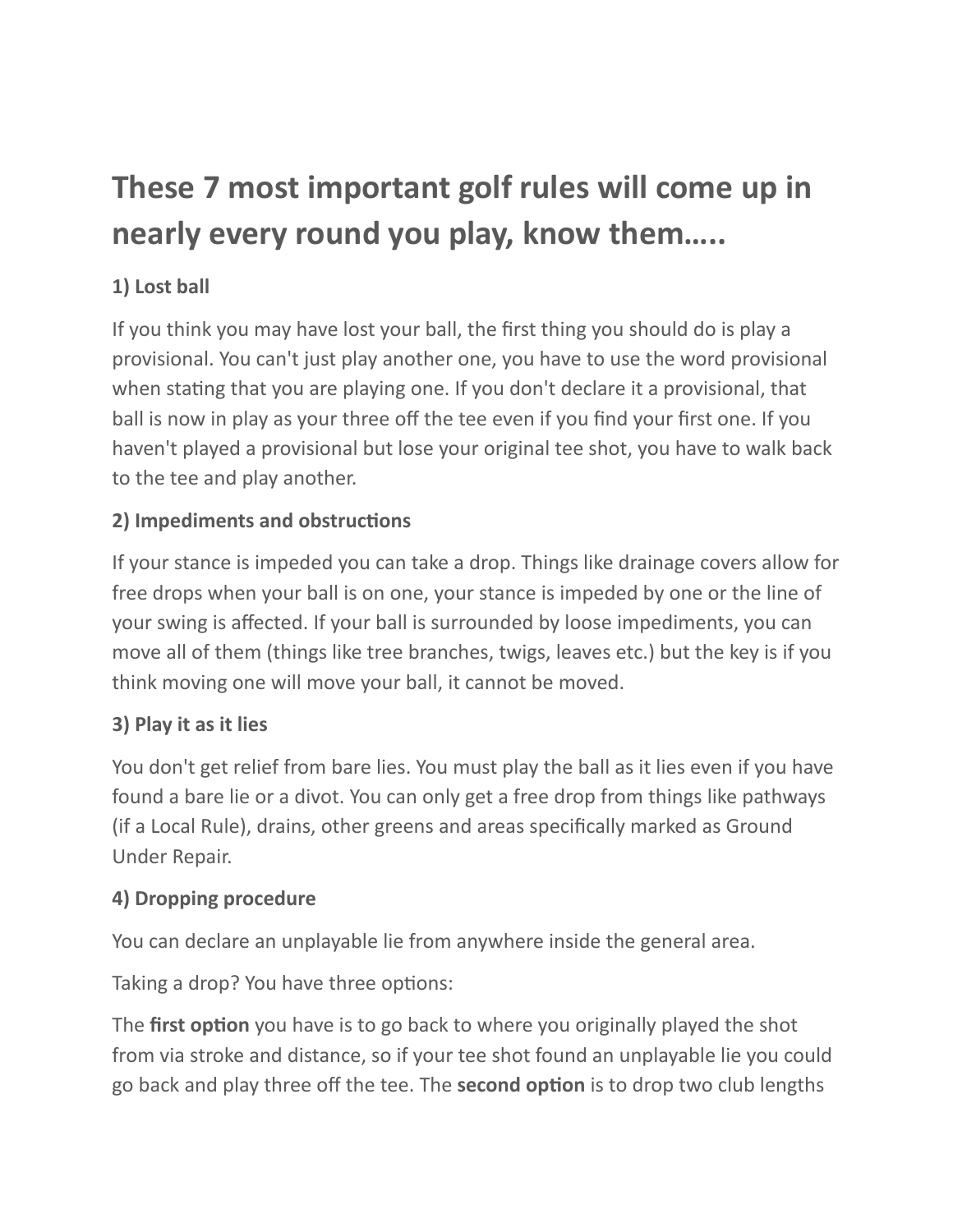from where the ball is, no nearer to the hole. The **third option** is to drop back in line with the ball and flag, as far back as you like. Once you've found the point where you wish to drop, you can then drop anywhere (no closer to the hole) within a club length arc from the side to the back.

### **5) Search time**

Search time has been reduced from five minutes to three since 2019. You only have three minutes to search for golf balls. That three minutes starts when you or your caddie gets to the search area where the ball is believed to be. If a playing partner is searching for the ball before you that doesn't matter, call it 'bonus time' if you will, the three minutes only relates to you being there.

### **6) Teeing area**

Don't tee off in front of the markers. The teeing area is the front and side extremes of the tee markers and two club-lengths back. You can stand anywhere on the tee as long as the ball is within the teeing area.

### **7) Clubs**

The maximum number of clubs you can carry is 14, with the penalties for going over that number harsh, so be careful an extra wedge or putter you've been practicing with doesn't slip in. The penalty for carrying more than 14 clubs is two strokes per hole with a maximum penalty of four strokes. You can pretty much carry whatever make-up of clubs you like, left-handed/right-handed, two drivers, two putters etc. just make sure your clubs are conforming, some older drivers are now illegal.

## **Golf Etiquette 101**

It's important to remember golf course etiquette. Both within your group and as a part of a busy golf course.

### **Inter-Group Golf Etiquette**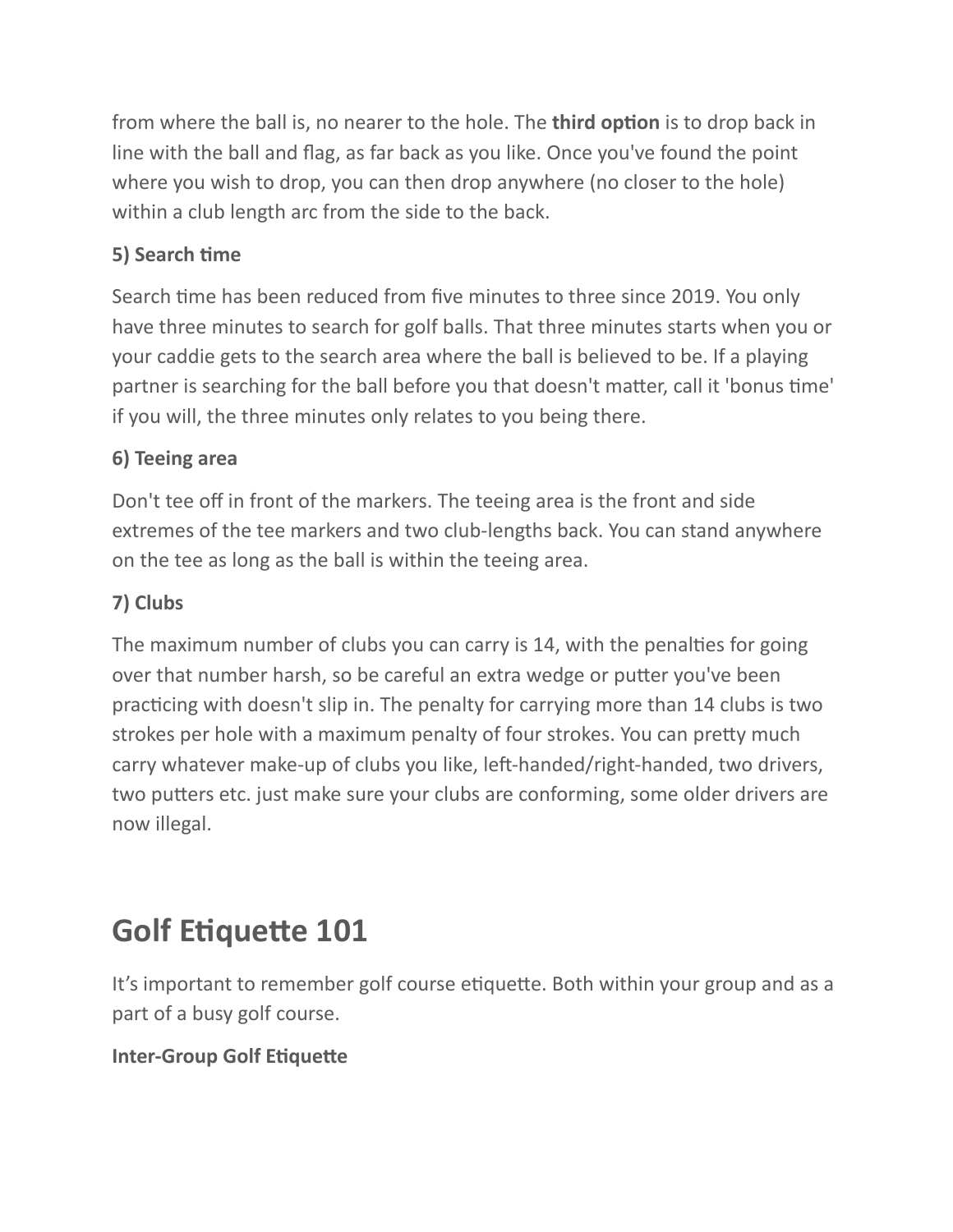Depending on the seriousness of you and your friends' golf game that day, you may or may not adopt some of the more formal golf etiquette practices. However, it's important to establish expectations before the round to make sure everyone is on the same page. Whatever your groups' unique rules are, make them clear and make sure everyone understands before you begin.

There are several golf etiquette practices that are universal:

- Lowest score on the previous hole tees off first.
- Player furthest from the hole goes first. Including on the green.
- Mark your ball when on the green while others are putting.
- Do not walk in-between a player's, or your own, ball and the hole on the green.
- Be quiet while others are hitting their shots.

It's customary to adhere to these universal golf etiquette rules unless you've asked your playing partners for an exception. You might be ready to hit your shot before the person closest to the hole, or maybe you're ready to tee off and the player who birdied the previous hole isn't. In these instances, you would offer to go first to keep pace of play moving.

#### **Intra-Group Golf Etiquette**

While playing a round of golf, you also have a responsibility to ensure other golfers on the course that day have the opportunity to enjoy their round as well. This means replacing or filing your divots in the fairway, repairing ball marks on the green, yelling "FORE!" when you hit an errant shot towards other golfers, and allowing faster players/groups to play through.

It's extremely rude to not let a group play through that is waiting on your group. The one exception is if you're also waiting because of the group in front of you. If this is the case, you should make this known to the group behind you.

Your ability to play golf doesn't have to dictate your pace of play. If you're new to the game, set a stroke limit of  $8$  for each hole. Once you get to  $8$ , pick up your ball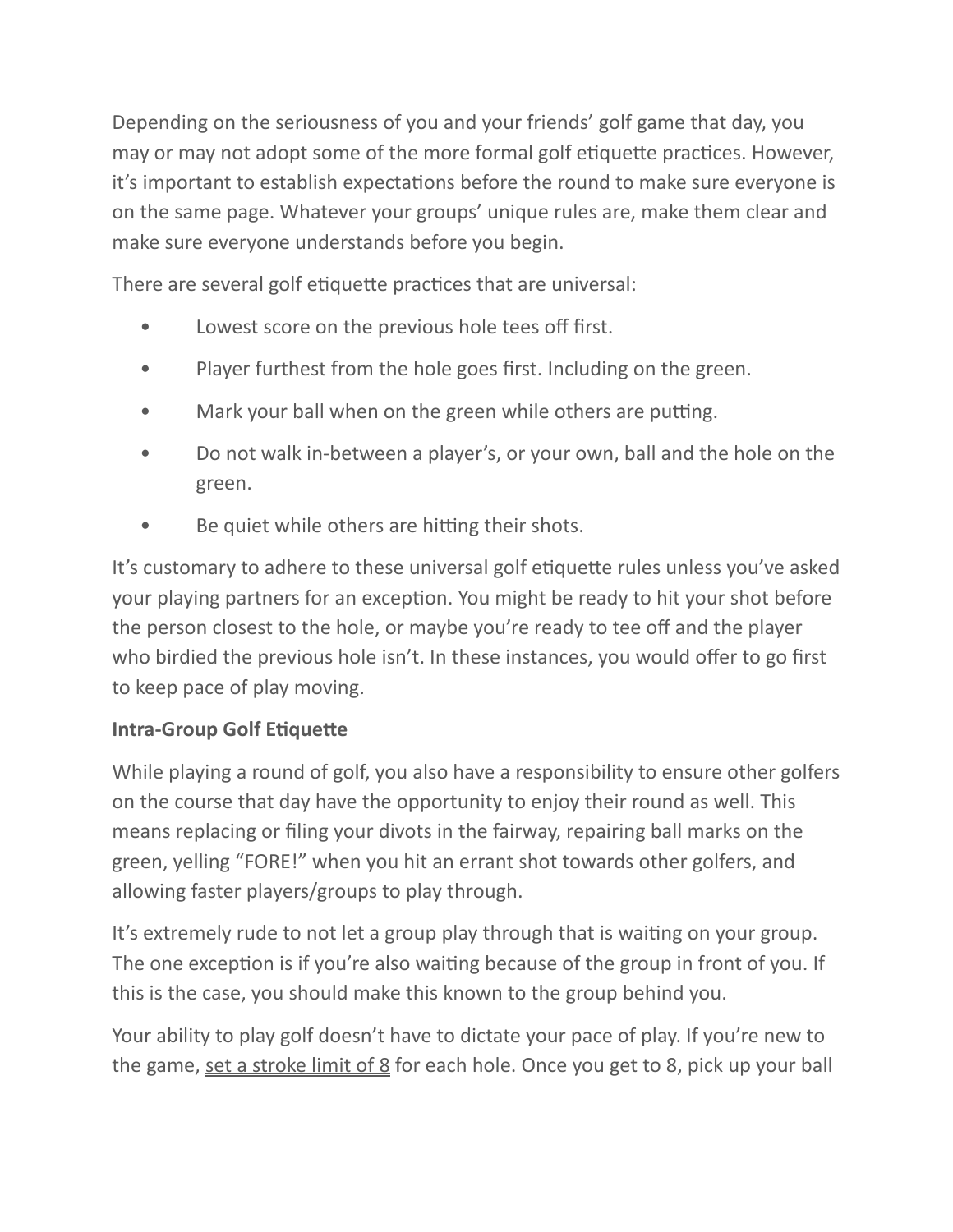and place it on the green. Finish the hole from there. There are also understood golf etiquette practices regarding pace of play. These include:

- Writing your scores down on the next tee box.
- Parking your cart/golf bag on the side of the green towards the next hole.
- Being ready to play when it's your turn. Don't sit in the cart while your playing partner is hitting. Get out and go to your ball, figure out what club you want to hit, and be ready when it's your turn.
- Limiting the amount of time spent at the turn (between holes 9 and 10). Or let the group behind you play through.
- Limiting practice swings to 2. You'll be surprised at how much time practice swings adds to a round of golf.

If your group is walking and there are 3 or 4 of you, send the first person to putt out to the next tee box. If you're in a foursome, send the second to putt out to the next tee box as well. The second to last person to putt out gets the flag. This practice can save 30 minutes in an 18 hole round. It's also the practice used by the American Junior Golf Association to maintain their impressive pace of play standards.

It's easy to get wrapped up in our own games while on the golf course. We may be having a great time with our friends and not realize the group behind us has been waiting on every shot for 3 holes. As golfers, we have to do a better job of being aware of our surroundings and putting ourselves in others' shoes.

### **10 Rules for Good Golf Etiquette**

- Don't be the slowest player
- Keep your temper under control
- Respect other people's time
- Repair the ground you play on
- Be a silent partner